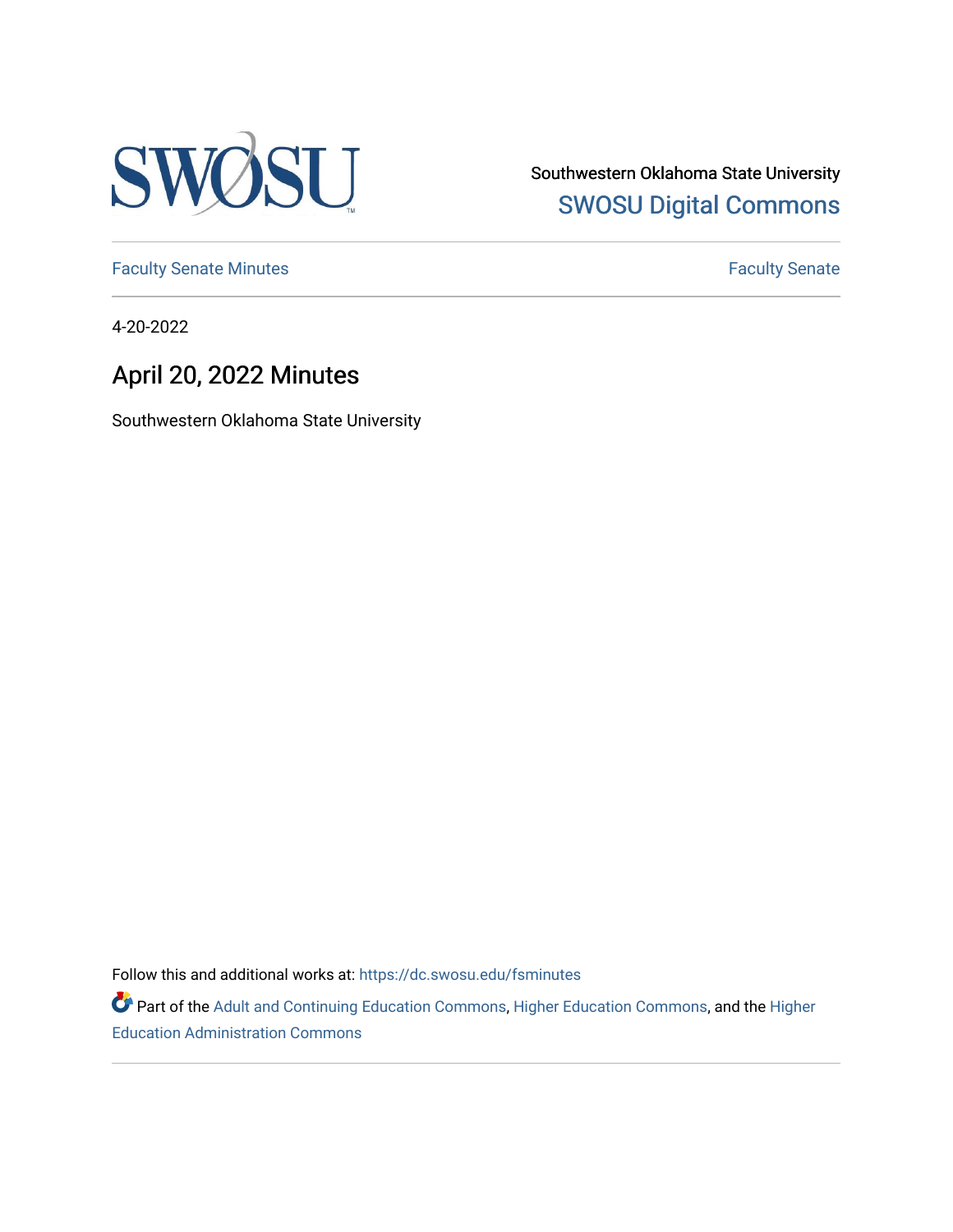# SWOSU Faculty Senate Official Minutes

Friday, April 20, 2022, 2:30 p.m. in STF 110 Join Zoom Meeting <https://zoom.us/j/93108124348>

I. **Call to Order:** Faculty Senate President Amanda Evert called the April meeting of Faculty Senate to order at 2:32 via Zoom.

**Establishment of a Quorum:** Hardeep Saluja, Alex Lee, Angela Gore, Melanie Claborn, Glenna Davis, Shelley Martinson, Bo Pagliasotti, Ryan Agyemang, Landry Brewer, Tugba Sevin, Vanessa Nix, Sherri Brogdon, Muatasem Ubeidat, Shelley Martinson, Jieun Chang, Trevor Ellis, Amanda Evert, Stephen Burgess, Phillip Fitzsimmons, Swarup Ghosh, Jon Henrikson, Daniel Kavish, Sharon Lawrence, Dana Lloyd, Scott Long, Nolan Meditz, Dana Oliver, Kathy O'Neal, Jessica Salmans

**Certification of Substitutes:** Meri Hix for Jeremy Johnson, Paul Hummel for Jeremy Pritchard

- **II. Presentation of Visitors:** None
- **III. Approval of Minutes:** March 2022

### **IV. Announcements**

- V. Executive Council & Administrative Council Meeting on April 11 in the Esports Arena
	- o Legislators are considering funding to support the Hodge Pharmacy & Rural Health Center. Originally 8 schools submitted proposals. Currently it appears that SWOSU is one of two being considered for funding.
	- o All grants must be submitted a minimum of 10 days in advance. Dr. Lovell emphasized that this is a hard deadline.
	- o First-time freshmen admits/enrollment are up. We are not seeing sophomores and juniors enroll at the normal rate. Please encourage advisees to enroll before they leave for summer.
	- o Canvas has set up a new quizzes tool. In 2024, that will be the only quizzing tool that will be available.
	- o Deadline for textbook adoptions was March 11. Please turn them in ASAP.
	- o Extended hours for bookstore on graduation day.
	- o Working on a lot of articulation agreements: Rose State. Dodge City Community College – Nursing articulation. Dual credit is growing. Aerospace Associates degree is coming students can work toward those while in high school.
	- o The Rocket Dawgs team won their national competition, beating out OU, OSU, Auburn
	- o SWOSU student took 1st place at Oklahoma Research Day making her the 4th SWOSU student to win 1st in 15 years
	- o SWOSU is offering a full-ride scholarship to Ukrainian Refugees
	- o Rodeo had over 600 participants
	- o VPSS Adam Johnson will start on May 2nd
	- o OSP has facilitated over \$2.9 million in grant funds so far this year
	- o May 1st President's Breakfast
	- o Pickleball is coming to the Wellness Center in the Fall
	- o Housing has 366 applications for the fall, more than double this time last year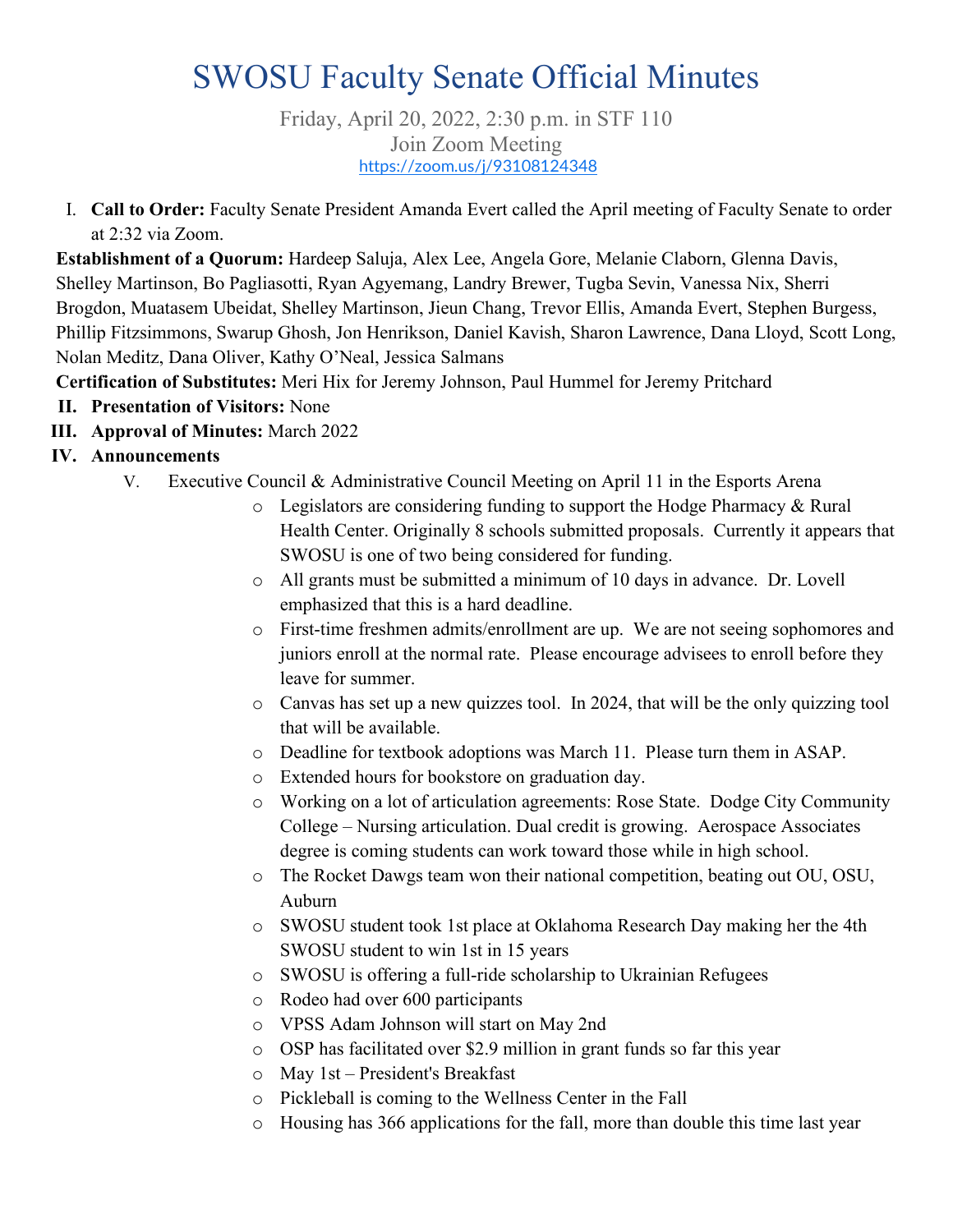- o They are installing a new speaker system outside of the Student Union for emergency notifications that will play the fight song every day at noon
- 1. Faculty Senate Executive officers meeting with Dr. Kendall on March 22 at 2:30 p.m.
	- o Graduation is May 7th at 10 a.m., 12 p.m., and 2 p.m.
	- o Dr. David Ralph has announced his retirement
	- o Interviews are in progress for…
		- V.P. of Public Relations and Marketing
		- Associate Dean of Business and Technology
- 2. Faculty Senate Retiree Reception is April 29<sup>th</sup> from 2:30 to 4:00 p.m. in the Beanery.
- 3. President Lovell's Inauguration Ceremony is on April 29<sup>th</sup> at 3 p.m.

# **VI. Secretary/Treasurer Stephen Burgess**

- 1. Please check the minutes carefully from each meeting to be assured you were not missed.
- 2. Treasurer's Report
	- a) BancFirst
		- (1) Balance: \$1,977.47
		- (2) Withdrawal:
		- (3) Deposit:
		- (4) Current Balance: \$1,977.47
	- b) University Account
		- (1) September Balance: \$105.01
	- (2) Current Balance: \$105.01
- President-Elect Holly McKee: None
- Past President Karen Sweeney: None
- Faculty Athletic Representative Bo Pagliasotti: Kelsi Music named head women's basketball coach at Oral Roberts University
- Student Government Representative: None
- Library Representative Phillip Fitzsimmons: Stafford Archives regular hours will begin in fall

# **VII. Reports from Standing and Ad Hoc Committees:**

FS motion 4-23-2022 1 Personnel Policies Committee. Motion to amend the current departmental continuance committee summary form to mimic language used in the Department Chair Recommendation for Continuance form. The change would replace current "What are his/her perceived weaknesses?" with "Suggestions for Improvement." Motion passed.

# **VIII. Unfinished Business:**

### IX. **New Business:**

- If you are at the end of your Faculty Senate term, please help remind your department chair that your position is coming open. Below is the list of senators with terms ending.
	- o Dr. Jimena Aracena
	- o Dr. Tugba Sevin
	- o Dr. Scott Long
	- o Dr. Sherri Brogdon
	- o Mr. Brett Chase
	- o Ms. Glenna Davis